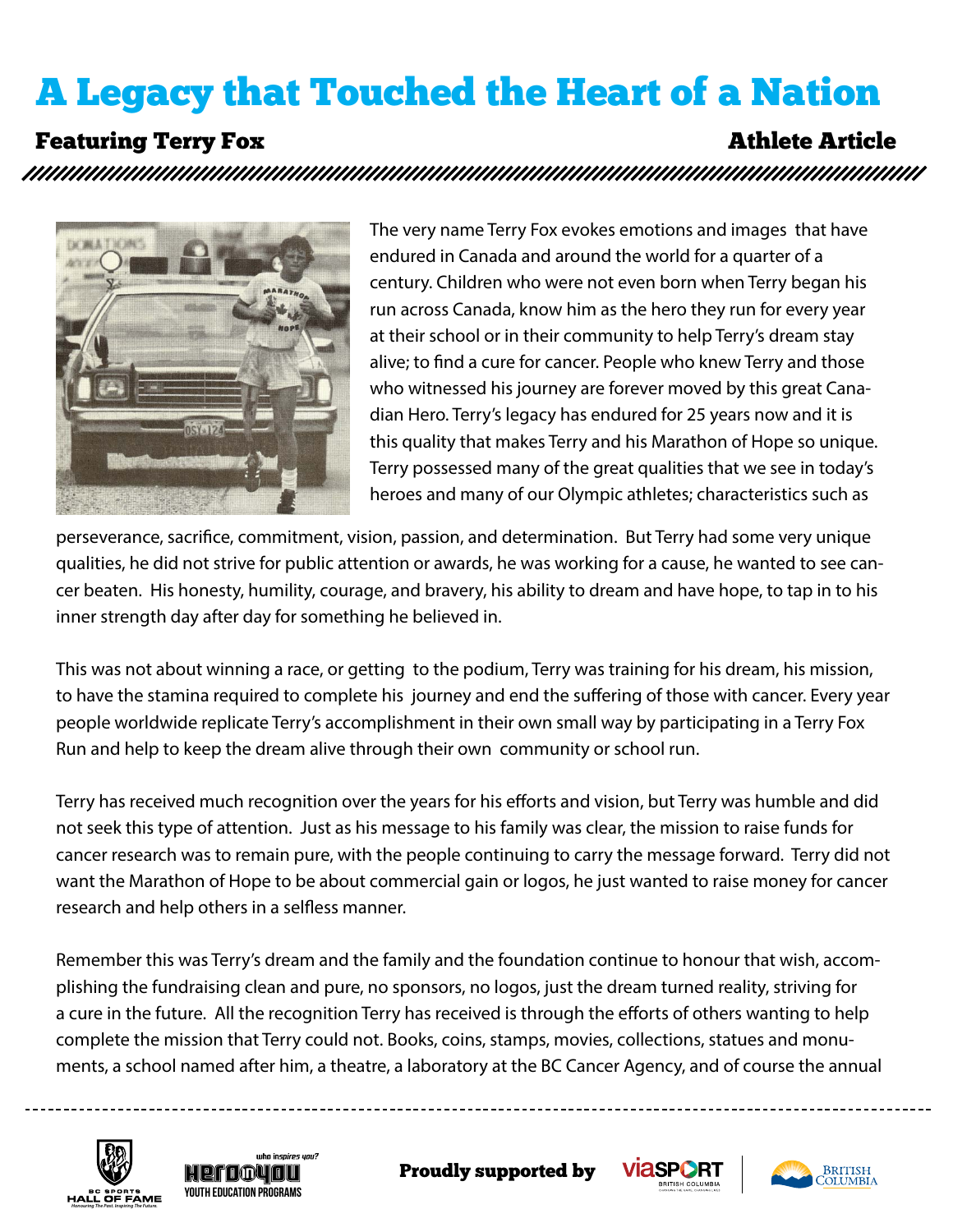runs have all been about honouring Terry and hismission and have succeeded in keeping his dream alive. Terry set the wheels in motion and Canada and the world have picked up the ball and run with it. Canada and its people want to keep the spirit of their national hero, alive and finish what Terry started 25 years ago.

ARATHO

This is the community working at its finest, the people helping the people one dollar at a time. During his last Christmas on earth, when Terry realized the treatments were not working, he commented: "Even though I die of cancer my spirit won't die and that should influence a lot of people". I think Terry would be very surprised and pleased to see just how much influence he had and how much his Marathon of Hope inspired a nation and the world.



This is the community working at its finest, the people helping the people one dollar at a time. During his last Christmas on earth, when Terry realized the treatments were not working, he commented: "Even though I die of cancer my spirit won't die and that should influence a lot of people". I think Terry would be very surprised and pleased to see just how much influence he had and how much his Marathon of Hope inspired a nation and the world.

Terry was no doubt the driving force behind the Marathon of Hope; he had the daunting task of running a marathon every day for 143 days and the desire to see his goal accomplished. But efforts like this are rarely a solo journey, there is always a team in the background, assisting that person and looking after their needs so they can do what they have to do.

In this case there was Doug Alward, Terry's friend since grade 8 and an essential part of the Marathon of Hope. Doug drove the support vehicle, made sure Terry had food and water, washed his clothes, marked the mileage, handled donations and did what needed to keep the Marathon of Hope moving. Terry's brother Darrell joined the Marathon of Hope in New Brunswick, two young brothers with a special bond travelling across Canada hoping to make a difference. Darrell joined the journey acouple of months after it began, as a peacekeeper of sorts, trying to keep a sense of calm in the exhausting and stressful environment of travelling across the country on this tireless mission.

wheelchair basketball team just weeks after his amputation. There was Stan Stronge, founder of wheelchair Flemming his coach who gave Terry a copy of Runner's World magazine with a story about Dick Traum, the There were also all those who made a difference in Terry's life prior to his journey down that long stretch of road; the support of his family, his grade 8 teacher Bob McGill; his high school principal Fred Tinck; Terri first disabled athlete to compete in the New York Marathon; Rick Hansen his friend, who recruited Fox to his







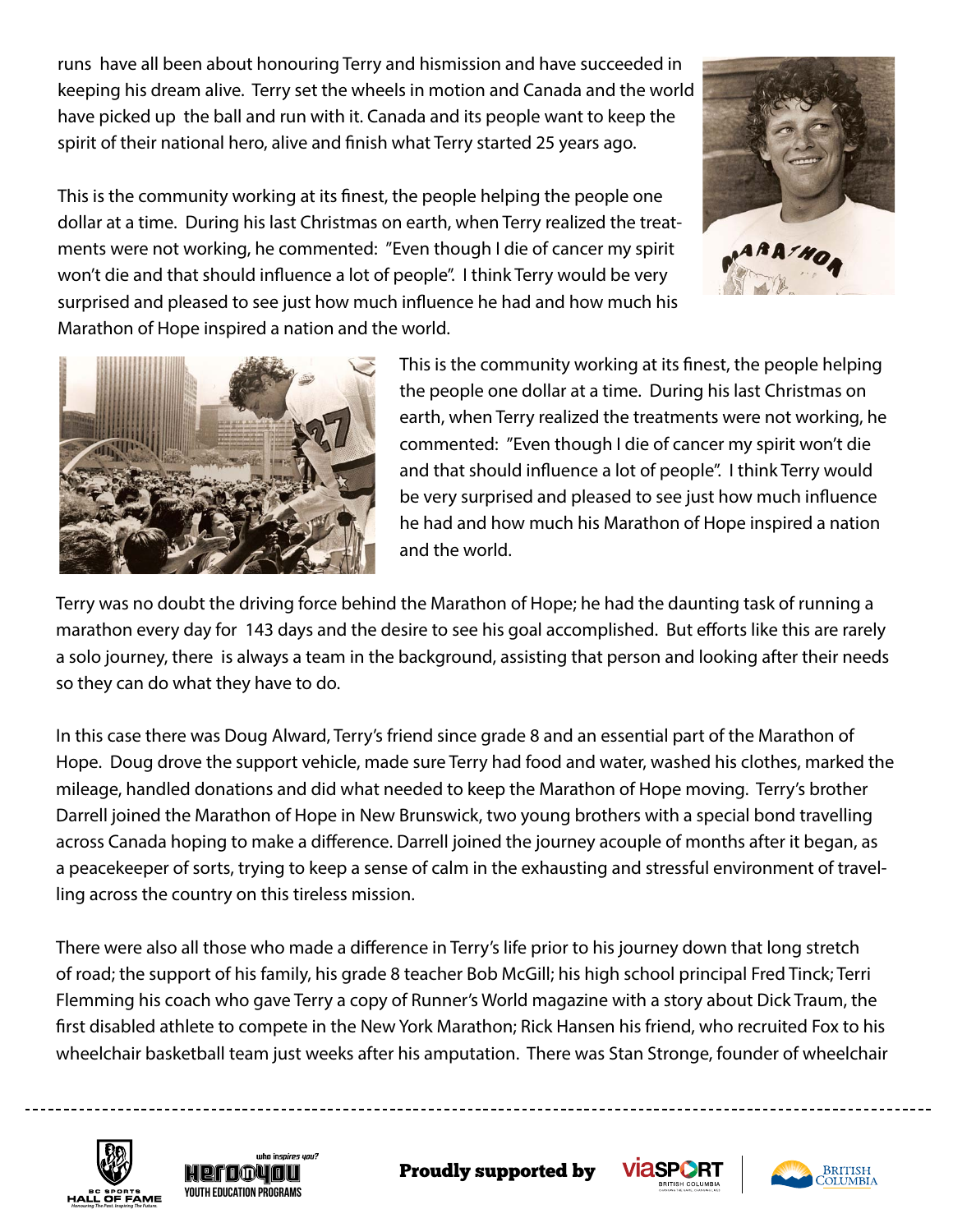sports in BC, mentor, and counsellor who was a big factor in the lives of both Terry and Rick, as well as Eugene Reimer (lesson one - Olympians) and put wheelchair sports on the map for BC athletes.

Rick Hansen who is also profiled in the Hero in You program (History and Heroes- lesson six) and a good friend of Terry's comments "Terry taught us that failure is not having the courage to try". Terry exemplified courage.

You might think that Terry touched the hearts of many Canadians, but Terry's legacy is far reaching and goes beyond the borders of Canada. The Terry Fox Foundation itself is bewildered by the Run's popularity and points out that in Cuba last year over 3000 runs were organized, and there are similar stories out of India, Taiwan and the United Arab Emirates proving that Terry has really united the world to help cure cancer. Terry was just like you and me in many ways, a regular person, going to school, playing sports, hanging out with friends and family, working summers, but when cancer stuck he began to look at things differently. Terry was always focused and determined no matter what he tackled, but cancer brought out that part of Terry that contained his inner strength and courage.

We all have this ability and sometimes it takes extreme circumstances to make ourselves recognize these qualities, but they are there. Terry dug deep in the face of adversity and found the strength and determination he need to accomplish his goal and in his short life and without intention became a true Canadian hero whose legacy will live on through all of us.